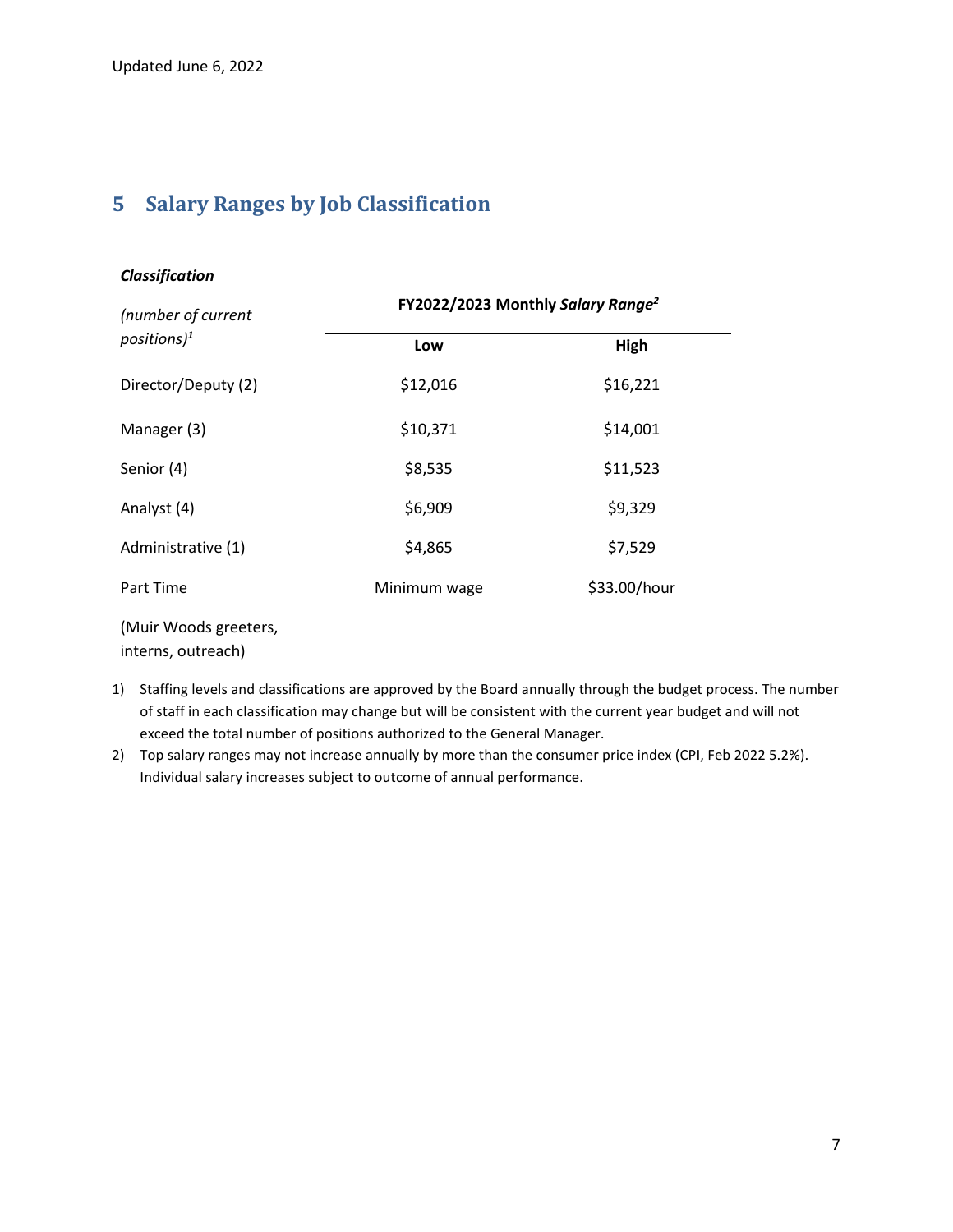## **1 Summary of Marin Transit Staff Benefits**

| <b>HEALTH &amp; WELLNESS BENEFITS</b>  |                      |                                                                                                                                                                                                                                                                                                                                                    |  |
|----------------------------------------|----------------------|----------------------------------------------------------------------------------------------------------------------------------------------------------------------------------------------------------------------------------------------------------------------------------------------------------------------------------------------------|--|
| Medical Insurance                      |                      | Employer pays up to 95% of employee+1 premium for base HMO<br>plan towards Employee and Employee +1 premiums; up to 95% of<br>employee+2 premium for base HMO plan for Employee +2; or with<br>proof of coverage, a cash payment equal to the employee only<br>premium for the base HMO plan.                                                      |  |
| Dental Insurance                       | - 1                  | Employer paid                                                                                                                                                                                                                                                                                                                                      |  |
| Vision Insurance :                     |                      | Employer paid                                                                                                                                                                                                                                                                                                                                      |  |
| Short-Term Disability Insurance        |                      | 1% premium (state) Employer paid                                                                                                                                                                                                                                                                                                                   |  |
| Long-Term Disability Insurance         | $\cdot$ :            | <b>Employer Paid Basic</b>                                                                                                                                                                                                                                                                                                                         |  |
| <b>Transit Commute Benefit</b>         |                      | Free Marin Local Transit plus free transit to work up to the federal<br>taxable limit                                                                                                                                                                                                                                                              |  |
| Dependent Care Assistance Plan         | ÷                    | Available, employee funded, enrollment starting Jan. 1 of each year                                                                                                                                                                                                                                                                                |  |
| Health Flexible Spending Account       | $\ddot{\cdot}$       | Available, employee funded, enrollment starting Jan. 1 of each year                                                                                                                                                                                                                                                                                |  |
| Employee Assistance Program            |                      | Employer paid                                                                                                                                                                                                                                                                                                                                      |  |
|                                        |                      |                                                                                                                                                                                                                                                                                                                                                    |  |
| Vacation                               |                      | 10 days (80 hours) vacation balances in excess of three times the<br>annual accrual will be cashed out on June 30th.<br>Upon commencement of third consecutive year of employment,<br>employee accrues 15 vacation days annually.<br>Upon commencement of the tenth consecutive year of employment,<br>employee accrues 20 vacation days annually. |  |
| Sick Leave                             |                      | 12 days (96 hours) annually in Year 1 and 2 of employment, 9 days<br>annually thereafter, unlimited accrual                                                                                                                                                                                                                                        |  |
| Holidays                               |                      | 11 fixed days (8 hours each) annually (New Year's Day, Martin Luther<br>King Jr. Day, President's Day, Memorial Day, Juneteenth, 4th of July,<br>Labor Day, Veteran's Day, Thanksgiving Day & Friday after<br>Thanksgiving, Christmas Day); 1/2 day for Christmas Eve                                                                              |  |
| Jury Duty                              | $\ddot{\phantom{1}}$ | If needed and employee meets criteria                                                                                                                                                                                                                                                                                                              |  |
| <b>Bereavement Leave</b>               |                      | If needed, up to 3 days (24 hours) per occurrence which meets<br>criteria                                                                                                                                                                                                                                                                          |  |
| Administrative Leave                   | $\ddot{\cdot}$       | 2 days (16 hours) annually on July 1, does not accrue.                                                                                                                                                                                                                                                                                             |  |
| POST-EMPLOYMENT BENEFITS               |                      |                                                                                                                                                                                                                                                                                                                                                    |  |
| <b>Defined Contribution Retirement</b> |                      | 401(a) Employer paid 10% 0-2 years; 13% >2 years; 15% >4 years;<br>vesting after 1 year                                                                                                                                                                                                                                                            |  |
| <b>Social Security</b>                 | $\ddot{\phantom{1}}$ | Employee/Employer Paid (currently 6.2%/6.2%)                                                                                                                                                                                                                                                                                                       |  |
| Life Insurance                         |                      | 1x Salary employer paid, supplemental coverage available                                                                                                                                                                                                                                                                                           |  |
| <b>Deferred Compensation</b>           |                      | 457 Plan available                                                                                                                                                                                                                                                                                                                                 |  |